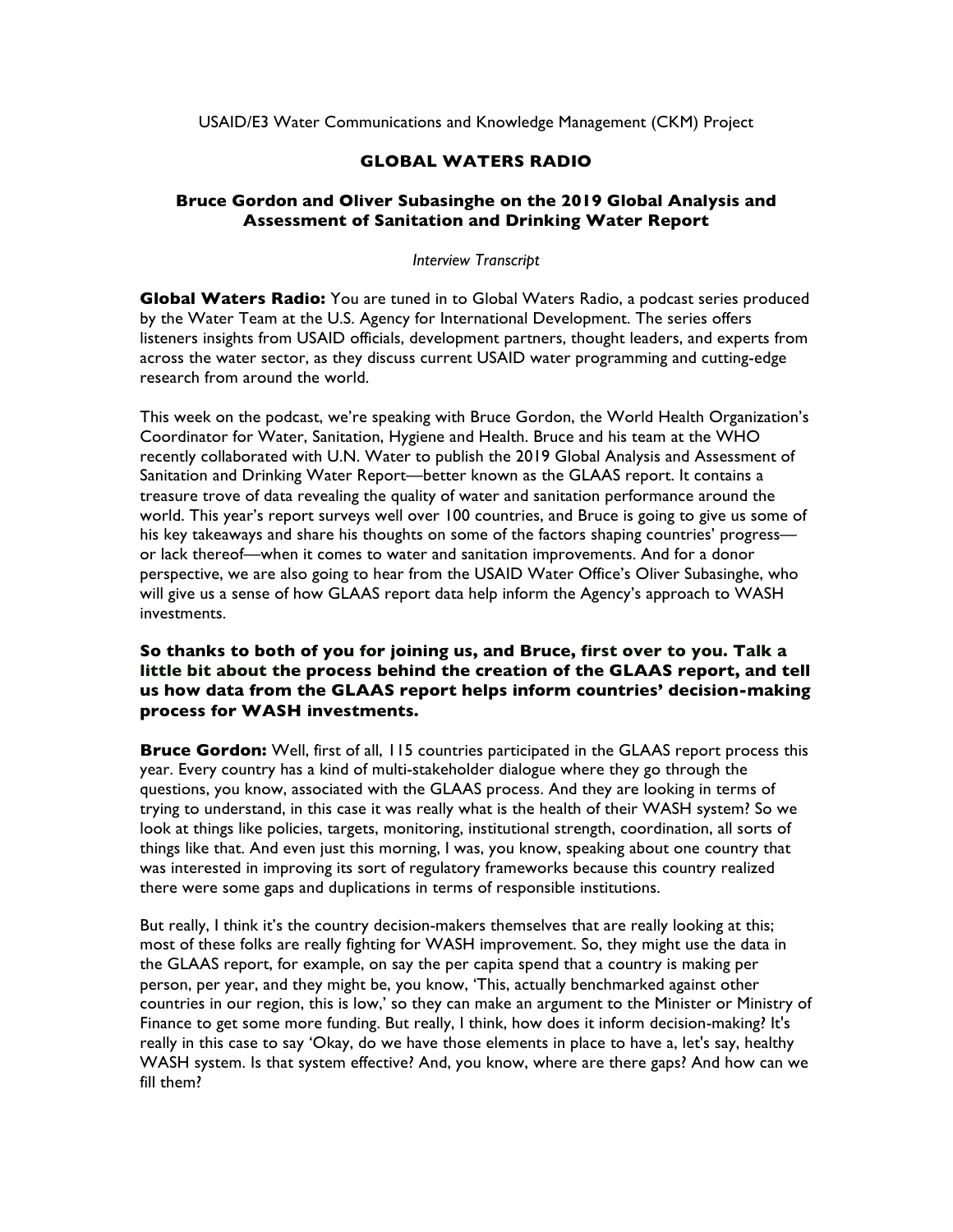### **GWR: When it comes to improving WASH services and infrastructure, and then sustaining those gains, how would you describe today's funding outlook for water and sanitation?**

**BG:** Obviously more financing is needed and we'll talk about that. But there is a lot that can be done, I think, with limited finances. And I think that is actually our main challenge here is if we can kind of acknowledge that there is a limitation to how much money can be mobilized, what are those next steps that a country can make as far as, you know, sort of a progressive improvement?

And I think some of that comes around, you know, the decision-making around what targets are actually reasonable. So coverage targets, and this very much relates to a country's ambition. Every country has to make individual choices that are kind of bounded by, sort of realism. And if they're not bounded by realism, then I think you lose this whole accountability piece. And what I mean by that is, you know, having a good defined target, add a monitoring system, and publication, publicly available information on how far you're getting toward that goal. And so that all that kind of information is published in the GLAAS report.

## **GWR: And so for you, what are some of the major findings or key takeaways from this year's GLAAS report?**

**BG:** First of all, I think there is something in the report for everyone. And what I mean by that is there's many, many sorts of messages and findings, and honestly, some of them, you know, maybe even sort of conflicting. It's a very rich report, and you could drill down in many different areas. I think broadly, when you step back, for me it's, 'How are countries responding to the sort of SDG [Sustainable Development Goal] era and challenge? To what extent is the sort of policies, financing, human resource capabilities, are being put in place?'

Some of the major findings confirm probably a suspicion that many people have about a lack of progress toward the SDGs. But we can confirm it in a quantitative way. So, I think the first finding, you know, is that, that there is a is a major gap between what countries have identified as their own objectives as far as coverage and services, their national objectives and what is available to them to achieve those, and that gap is 61%. And when we look at other data on coverage, we can see that the rate of change that is required, you know, to meet their national targets is often a lot more—2, 3, 4, 5, 6% or more percent coverage increase per year that's required to get to where some of these countries have stated where they want to be. And we know that that those percentage increases have not been seen in history.

So there's a little bit of doom and gloom in the report, if you kind of drill down around the SDGs. There's some good news as well. I think the other piece is this system strengthening. And I think we should be a little bit careful when we talk about systems because it can mean sort of everything and nothing. One piece of the system for us is the strength of the institutions and particularly those institutions charged with planning and surveillance. We know on the surveillance side, you know, one easy thing we can do to look at the quality of the surveillance process or system is publicly available reports. There should be publicly available reports on such things, for example, as water quality, that's just good practice. And we know that less than a third of countries are making these reports available. So that's some key findings from my perspective.

## **GWR: So we are definitely seeing different levels of performance when it comes to making progress toward the Sustainable Development Goals, and**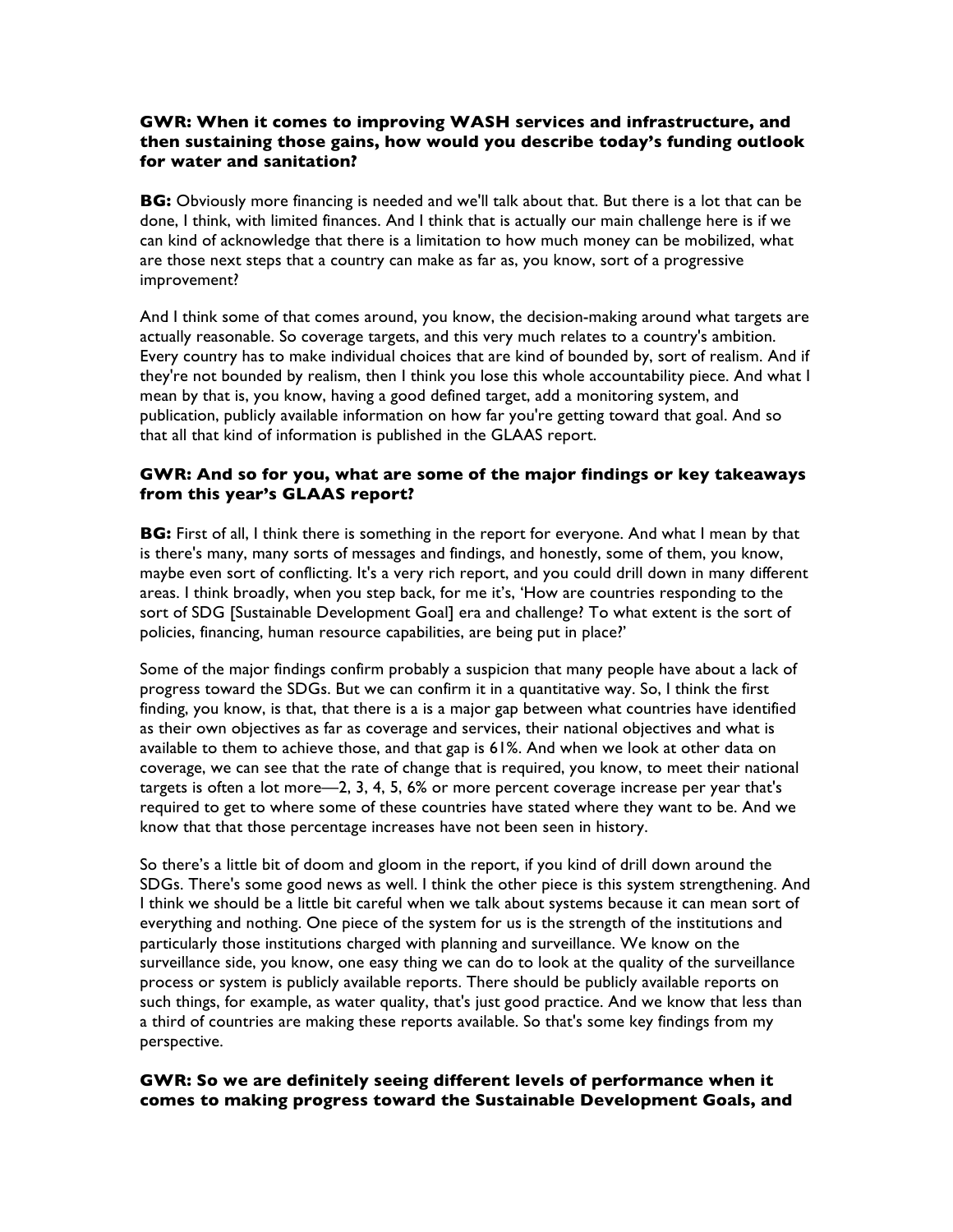### **at least some of that disparity has to do with financial restraints. When it comes to fueling further progress in the WASH sector, are there any funding considerations you think don't receive enough attention?**

**BG:** I think the efficiency of the spending is something that we don't talk enough about, because that is actually something that people have under their control. And there's many innovative solutions. I think we get a little bit intimidated by these huge sums of money, this sort of feeling of almost paralysis because the gap seems so big, but any improvement is good, and we have lots of examples of countries that have made tremendous improvements.

# **GWR: Well, with World Toilet Day coming up, are there any sanitation findings from the report you want to highlight?**

**BG:** If we drill into sanitation and many in the sector concerned about, you know, the gap around fecal sludge management, and we know that many countries now that are kind of rolling up their sleeves and establishing policies on fecal sludge management. And we know Mali and Senegal and Zambia are countries that have recently done that, so that's obviously in the African context. So, I mean, there's a lot of really good stuff going on.

You know, one thing we've done with the GLAAS report is we have tried to kind of do an analysis between what the JMP [Joint Monitoring Programme] progress, in terms of coverage and use of wash services, and some of the things that we're seeing as far as the efforts of countries. You know, all the things I mentioned—the policies and institutions and the WASH systems—it's actually really, really difficult to find correlations when one looks at the sort of raw data to find what is the silver bullet, or what are the key ingredients to making sanitation a success. I don't think any of us would be here if we didn't feel like we could kind of promote and push for more and better WASH services in advance of just economic development. Because I think that, you know, yes, when countries advance and develop they are obviously going to improve their overall hygienic situation. But there are ways that can be promoted in advance, yeah.

### **GWR: Thanks, Bruce, and now let's bring in USAID's Oliver Subasinghe for a donor's perspective. Oliver, first let us know your role at USAID, and tell us, how does GLAAS report data come into play in terms of the Agency's approach to WASH programming?**

**Oliver Subasinghe:** Yeah, thanks, Russell. So I'm Oliver Subasinghe, I work in the Water Office at USAID in Washington, DC. And we are the lead policy and technical office for the entire Agency on water security, sanitation, and hygiene. I currently serve as a communications and data advisor, where one of my responsibilities is to help effectively use data-driven evidence to inform our policymaking and also our programming, and GLAAS is a very important aspect of that.

## **GWR: So tell us how the GLAAS report helps the Agency analyze WASH opportunities in USAID partner countries?**

**OS:** Yeah, so as a donor agency, the GLAAS survey results allow us to have informed and open dialogue with our partner countries, specifically about the level of investment that's going towards WASH service delivery, and also the policy environment for water and sanitation services. So at USAID we view water and sanitation as a system that needs strong governance and professional service providers, and needs to attract both public and private investors. And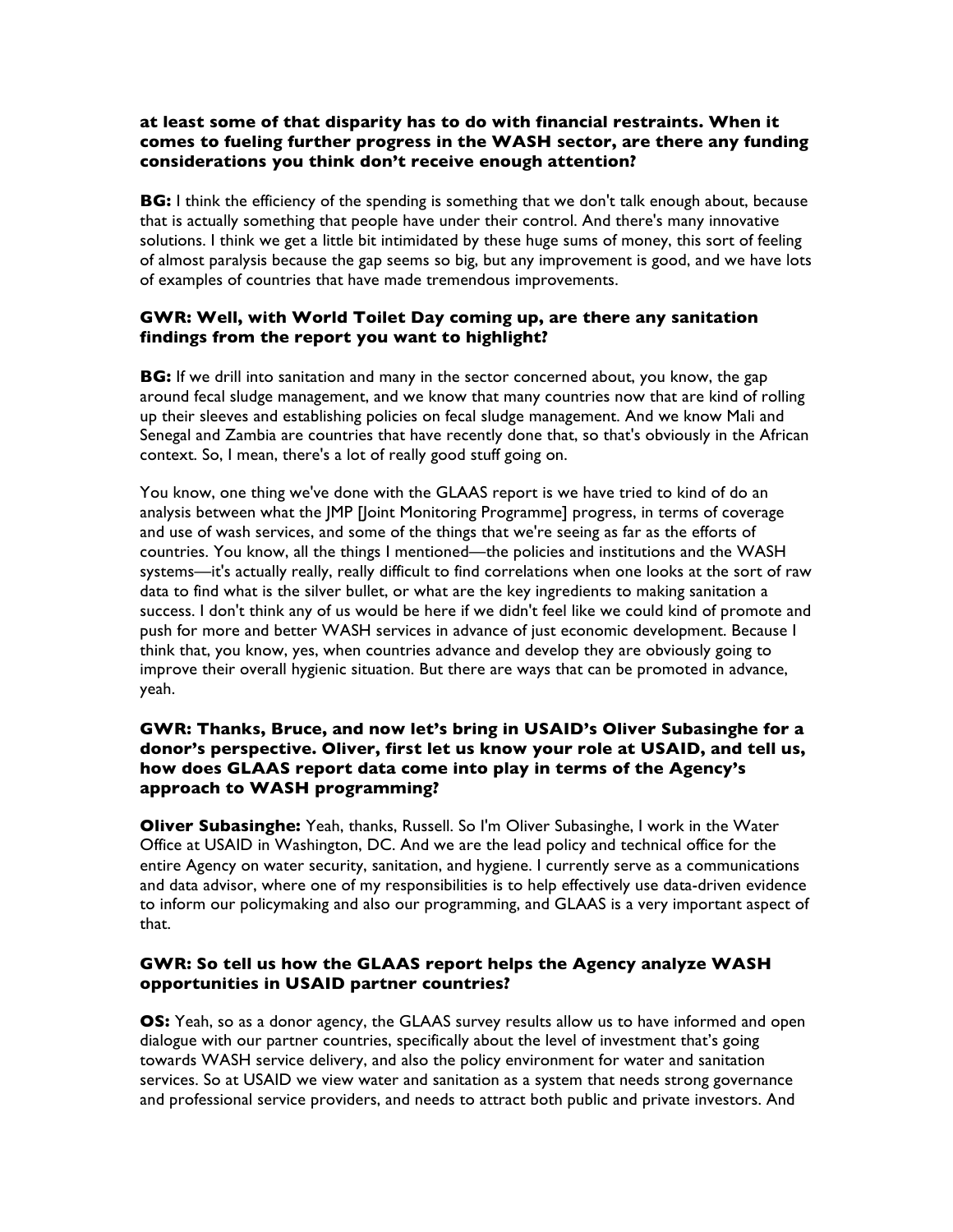the GLAAS report helps us provide a better understanding of how a country's system, and specifically some important inputs in terms of governance and finance and monitoring especially, can lay the foundation to improving WASH access in the long run.

More specifically, we use the data in two ways. So on a global level, we use the data from GLAAS, which is across countries and comparable, in terms of understanding what types of opportunities there are and countries to invest in water and sanitation assistance. And that's actually required by us under the Water for the World Act. So every year we designate what we call high-priority countries. And we look at two big criteria for deciding which countries are high priority. One is just overall need in terms of the WASH access levels. And the other is looking at opportunities, which includes the policy environment, investments going into the sector, and also the strength of the monitoring systems. And GLAAS provides invaluable data for understanding what that environment actually looks like in a country.

And then the second way we do it and probably the most important way we use the GLAAS data is on the country and regional level to identify gaps, to find common goals with our partner countries, and reinforce mutual accountability with us and with our partners. A great example of that, and a recent example, is in the southern Africa region. So our mission there, through its program called the Resilient Waters Program, has been working with partner countries in Botswana, Mozambique, Namibia, South Africa, and Zimbabwe. The program set up a series of workshops that utilized the latest GLAAS survey data, to understand, you know, where were their specific needs, where were their specific gaps, and that helped guide our program activities on the ground. So these workshops are basically building on the GLAAS process and allowed to get started with stakeholder buy-in from the very beginning, and having a clear vision for what we were going to contribute into the sector in each country.

So specifically one of the great outcomes of that was in Botswana, the GLAAS analysis highlighted that sanitation had lagged behind water supply in terms of progress, which is not uncommon across the world as you can see from the GLAAS report, worldwide, sanitation is greatly lagging behind in terms of both resources and also outcomes as compared to drinking water. So in Botswana, we use that information and work with the Ministry of Land Management to help them develop a sanitation roadmap, and basically helps define going forward what are some of the priorities and the pathways to get to improved sanitation access.

## **GWR: USAID has identified strong governance and reliable financing as keys to making sustainable WASH improvements. How does the GLAAS report give the Agency insight into a given country's approach to governing and financing its WASH sector?**

**OS:** So the GLAAS report provides some great detail on the inputs and the policy environment and what's going into it. We can see which countries have policies or laws in place to advance universal access for water and sanitation. It's a survey that also includes if those policies are being implemented, and that's incredibly important to see that progression over time.

In terms of the financing side of the house, GLAAS has made a big effort to collect that type of information on financing the sector and budget into the sector. And you know, we're not there yet. We don't have a totally clear in depth picture in every country in the world. But there are more and more countries contributing that information. And then more countries that we can see a better, slightly better understanding of how much has been allocated to the sector, domestically, and also by international donors as well, like ourselves.